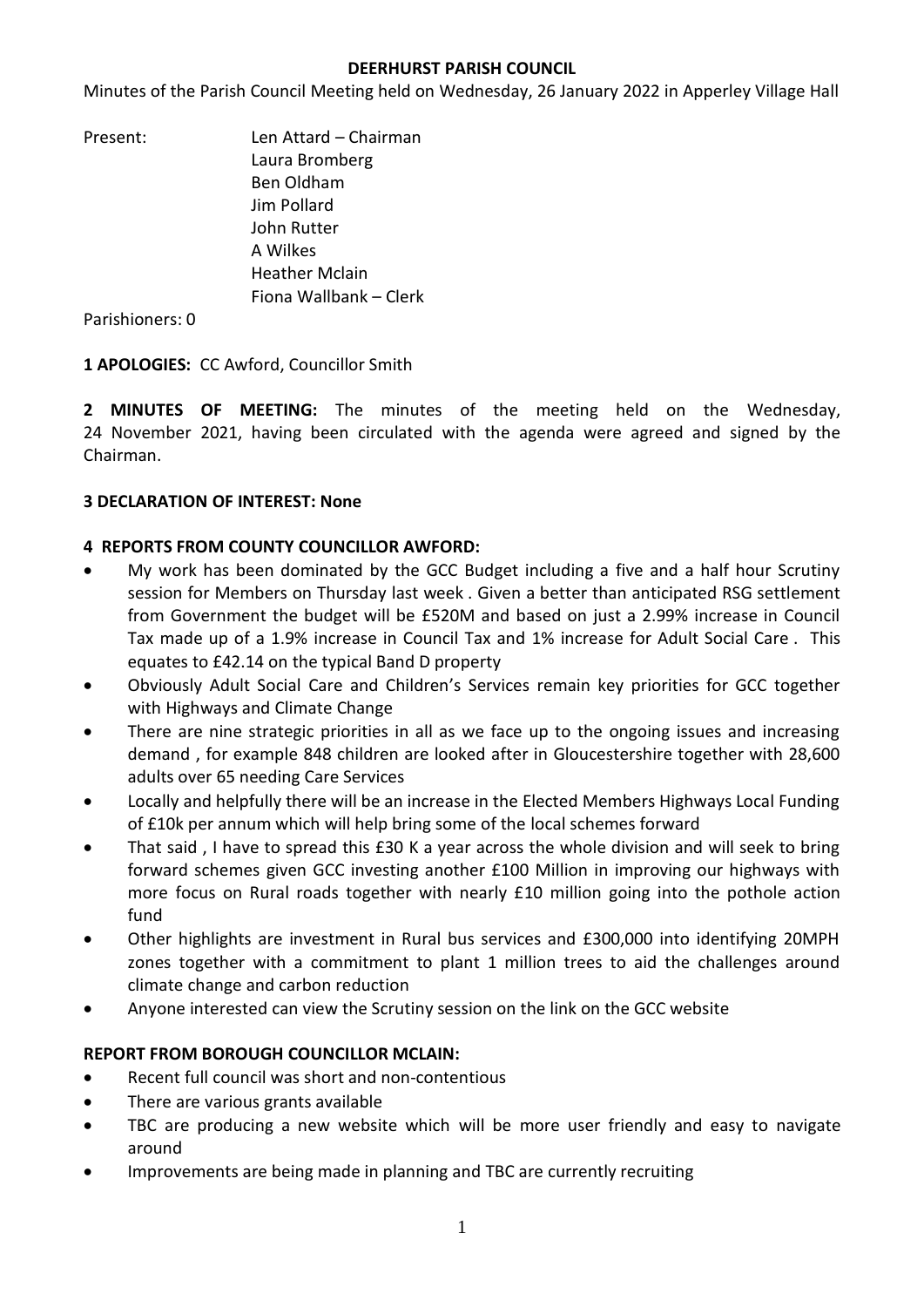• Following a highly critical report of the planning department that was presented to TBC's Executive committee on 17 November the Borough Council considered at a meeting on 7 December whether to reduce the ability of parish/town councils to have their representations brought to the attention of the planning committee. The motion was voted against, and it was agreed that a full consultation was required with parish/town councils

It was agreed that the Clerk should promote the grants available from TBC on the community facebook page

## **5 PUBLIC COMMENT:** None present

#### **6 PLANNING:**

6.1 Applications: **Applications considered prior to the meeting:** 21/01084/FUL Oak Cottage, Deerhurst Road, Apperley: Access the TBC website for the comments

**21/01443/FUL** Old Farmhouse, Lower Apperley: Installation of solar panels and a double EV charging point. Removal of existing hard standing and swimming pool and replacement of an existing pedestrian gate

Comments to Tewkesbury Borough Council:

The Parish Council has no adverse comments to this application

**21/01504/FUL** Thuya House, School Road, Apperley:

Comments to Tewkesbury Borough Council:

The Parish Council has no adverse comments to this application

## **Applications considered at the meeting:**

**21/01538/CLE** Puddle Barn, Court Drive, Apperley: Comments to Tewkesbury Borough Council: The Parish Council has no adverse comments to this application

**21/00318/FUL** Land Adjacent To Apperley House School Road Apperley: [Erection of 3 single storey](https://publicaccess.tewkesbury.gov.uk/online-applications/applicationDetails.do?activeTab=summary&keyVal=QPNAVZQD0IA00&prevPage=inTray)  [dwellings including associated landscaping, parking and access](https://publicaccess.tewkesbury.gov.uk/online-applications/applicationDetails.do?activeTab=summary&keyVal=QPNAVZQD0IA00&prevPage=inTray) Comments to Tewkesbury Borough Council:

Deerhurst Parish Council remains concerned about the following:

- 1. Preservation of Locally Important Open Spaces
- 2. Preservation of Protected Trees
- 3. Risk of Surface Water Flooding to Pink Cottage
- 4. Effectiveness of Site Drainage
- 5. Intrusion to Privacy of Pink Cottage
- 6. Road Safety
- 7. Start/End of Day Access to Primary School
- 8. Risk of Disruption to Bus Service
- 9. Preservation of and Risk of Damage to The Green, Apperley During Construction
- 10. Risk of Damage to the War Memorial During Construction
- 11. Site Management During Construction
- 12. Application of NPPF

The Green is one of the few remaining designated important open spaces in Apperley and the protected trees, between Apperley House and Pink Cottage, are an essential element of its setting. Pink Cottage is one of the oldest buildings at The Green and, together with Green Farm and Holy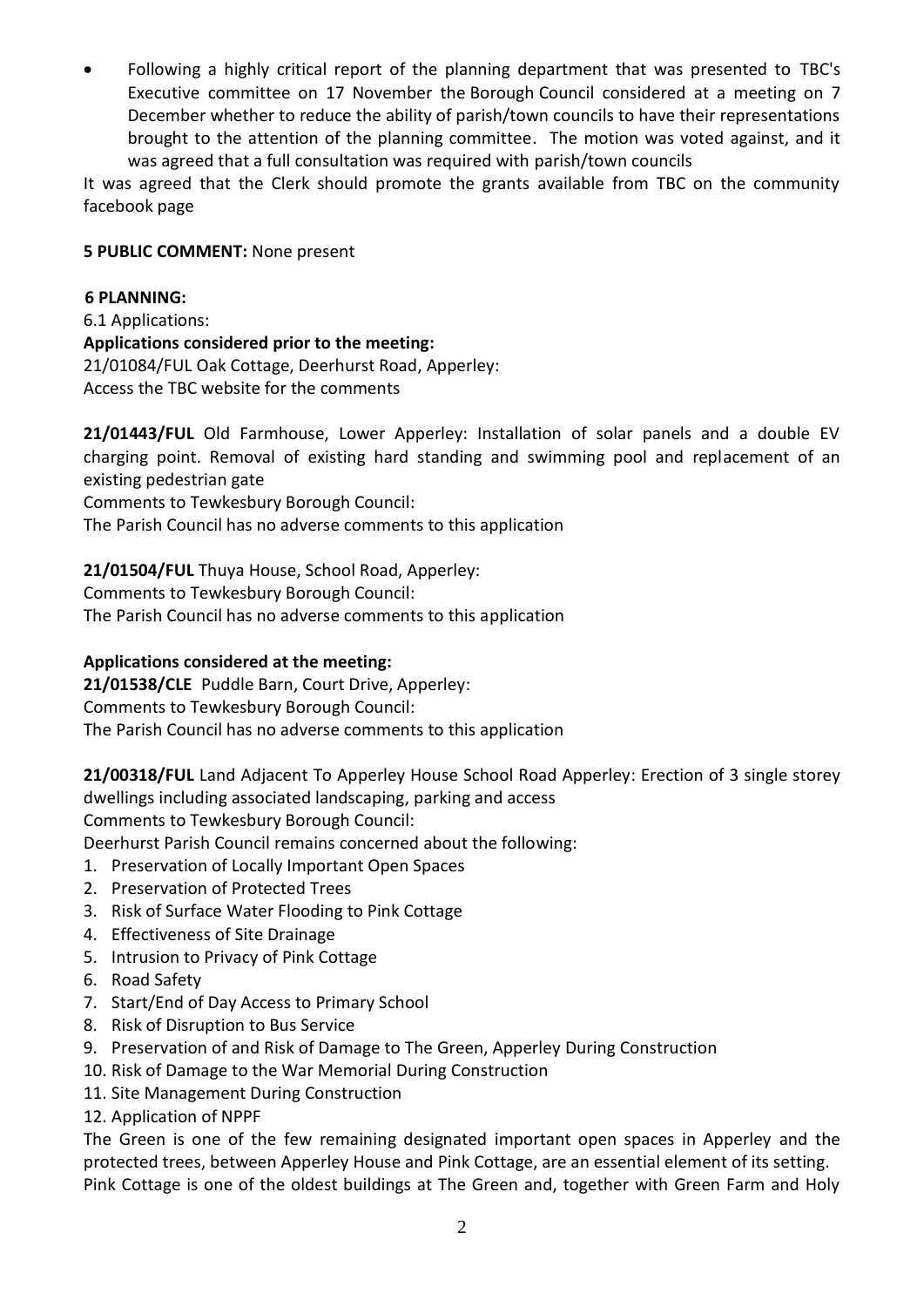Trinity Church are important and much valued assets of this important location. In 2007, surface water from higher ground to its rear flooded part of Pink Cottage.

Although the site plans show contours of the undeveloped land, there is no indication of the ground level heights of the proposed three dwellings, the access road or the drainage pond behind to know how water would drain into the pond and how both the drainage and the privacy of Pink Cottage would be affected. Drawing sections through the site, buildings and pond is recommended to clarify these important considerations.

Between Pink Cottage and The Green is one of the narrowest parts of School Road used by local and through traffic, including the local and school bus services. The junction of School Road and Court Drive is widely used for turning at the start and end of the school day. Both roads are also used regularly by pedestrians (including with children and dogs), cyclists and horses with riders. Only the grass on The Green provides refuge because neither road has a footway. Construction vehicles parked on School Road would close the road. If diversions were found to be necessary, the local bus service would by-pass Apperley, as in the past.

Pink Cottage has a short front garden, and the boundary hedge is at the roadside. School Road falls in both directions from a crest at Pink Cottage. The visibility splay on the site map, from a point 2.4 metres back from the road, is drawn from the proposed access road past Pink Cottage but passes through the hedge belonging to Pink Cottage.

The proposed three dwellings are of a similar design and layout to the dwelling nearing completion adjacent to Green Farm. This provides an insight into the quantity, frequency and size of vehicles requiring access and parking during construction. Vehicles included a mobile crane to erect structural elements on site and articulated lorries parked on the road to deliver materials. It has to asked how such large vehicles as these could gain access to the site without protected trees being removed or damage being caused to The Green, possibly even to the War Memorial. What undertakings have been given to prevent, insure against and make good any damage caused during construction?

The following paragraphs of the National Planning Policy Framework (NPPF, July 2021 version) are relevant:

72: protection of assets of particular importance

174, including footnote 58: preservation of best and most versatile agricultural land (Class 1)

71: resistance to development of residential gardens

85: use of local roads and public transport

**6.2 Decision: 21/01224/FUL Lark** Rise, Wick Lane, Lower Apperley - Granted

**6.3 Appeals: Dippers Cottage, Gabb Lane, Apperley:** Installation of a balcony, window and Erection of an outbuilding to be used as an office/playroom – Appeal for the failure to determine planning permission. It was agreed no further comments would be sent

## **Appeal Decisions: None**

**6.4 Neighbourhood Plan (NP):** Councillor Bromberg reported the draft plan had been presented to the Parish Council and was now out for community consultation.

## **7 FINANCIAL MATTERS:**

## **7.1 Accounts for payment and receipts:**

|   | Item                                          | <b>Expenditure</b> | <b>Income</b> | Comment                     |
|---|-----------------------------------------------|--------------------|---------------|-----------------------------|
|   | Clerk's salary - January                      | 348.07             |               | Paid - £363.07 less £15 tax |
|   | <b>Inland Revenue</b>                         | 15.00              |               | Paid                        |
| 3 | Wa+erplus                                     | 62.92              |               | Paid                        |
| 4 | Deerhurst<br>Renewal<br>0f<br>Apperley<br>and |                    |               |                             |
|   | Community Website domain name - 5 yrs         | 71.94              |               |                             |
| 5 | <b>Gordon Playground Inspections Ltd:</b>     | 150.00             |               |                             |
|   | <b>Annual ROSPA Inspection</b>                | VAT 30.00          |               |                             |
|   |                                               | 180.00             |               |                             |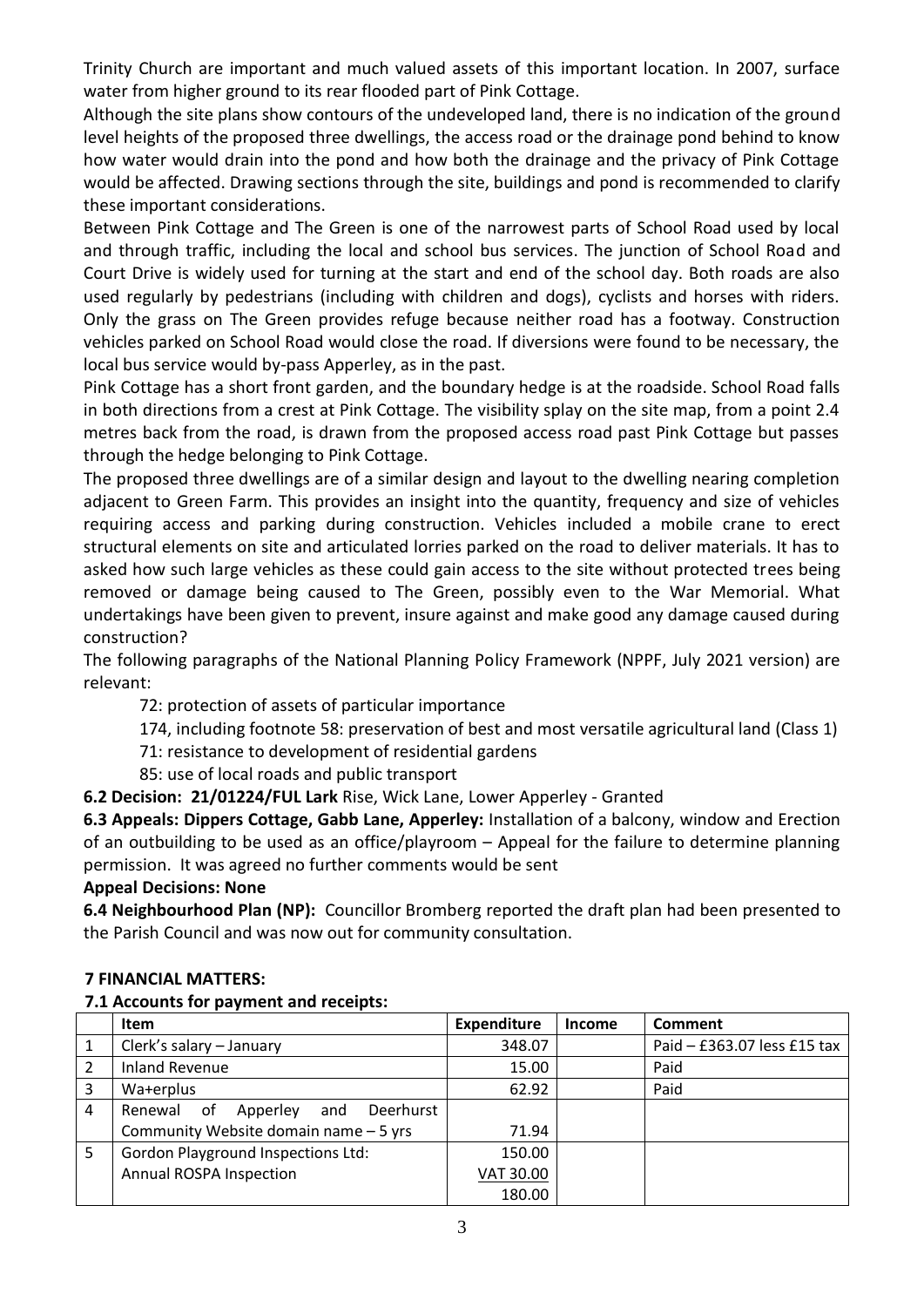| <b>TOLAI</b> | 0.07700<br>u.<br>.<br>------- | £0.00 |  |
|--------------|-------------------------------|-------|--|
|              |                               |       |  |

**7.2 Financial Statement:** Circulated with the agenda - the Chairman signed this.

**7.3 Budget 2022/23:** The Clerk circulated a second draft following discussion at the November meeting. It was agreed that the precept for 2022/23 will be £9,100. **Clerk to email TBC.**

## **8 MATTERS ARISING**

# **8.1 Apperley Village Hall: Councillor Oldham reported:**

- Starting to get busier with bookings
- Jen Jenkins and Chris Freeman are managing the bookings
- Hall has been decorated by a group of volunteers and looks good
- The treasurer will be applying for a Covid Grant as they are looking at replacing the front doors, refresh the toilets – the Covid grant can cede money to enable the Committee to secure other grants
- BMX track is to be removed and the soil will be spread around the pond area

# **Allotment:** Nothing to report.

**Play area:** Councillor Oldham reported that several quotes had been obtained to fix a few of the issues that were raised at the Annual Inspection

**Carpark:** The PC had been approached by Fabionis pizzas to use the carpark. The Clerk had contacted Gumbie's Piazza who confirmed that they would no longer need to use the carpark. Councillor Oldham said he would meet with Fabionis. **Clerk to email Fabionis with Councillor Oldham's contact details.**

The Chairman had been approached by a parishioner who is getting married and would like to erect a marquee in the playing field for their wedding reception on Saturday, 20 August. Councillor Oldham said they would have to hire the Village Hall and obtain a temporary event licence. The Chairman said he would make further enquiries with the parishioner.

## **8.2 Highways:**

**Gullies:** Some gully work on School Road has taken place and the gullies have been cleared down the B4213

**Pole**: This has not been mended yet and the detritus from the accident is still in the verge

**Potholes – Sawpit Lane:** Several potholes had been marked but some had not - hopefully the worst ones would be filled soon.

**8.3 Public Rights of Way:** Councillor Pollard said he had spoken with the Footpaths Officer about the Footpath behind the Chairman's house and she had spoken to the landowner.

## **9 CORRESPONDENCE:**

**9.1 TBC Housing Strategy 2022-2026**: Councillor Pollard had submitted a response

**9.2 Severnsider contribution of material:** The PC had been asked if it would contribute editorial for the magazine as editorial matter was getting a little sparse. Copy deadline is the 15<sup>th</sup> of the month. It was agreed the Clerk would promote the Arts Grant to support communities with celebrations for the Queen's Platinum Jubilee. **Clerk to draft an article for the Severnside and liaise with the Chairman.**

## **Any Other Correspondence:**

**Apperley and Deerhurst Community Website:** Domain Name Renewal for the next 5 years is £71.94. It was agreed the Parish Council would pay this cost. **Clerk to inform Ann Wiseman and reimburse her.**

## **10 MATTERS RAISED FOR NOTIFICATION:**

**Platinum Jubilee:** On 6th February this year Her Majesty the Queen will become the first British Monarch to celebrate a Platinum Jubilee, marking 70 years of service to the people of the United Kingdom, the Realms, and the Commonwealth.